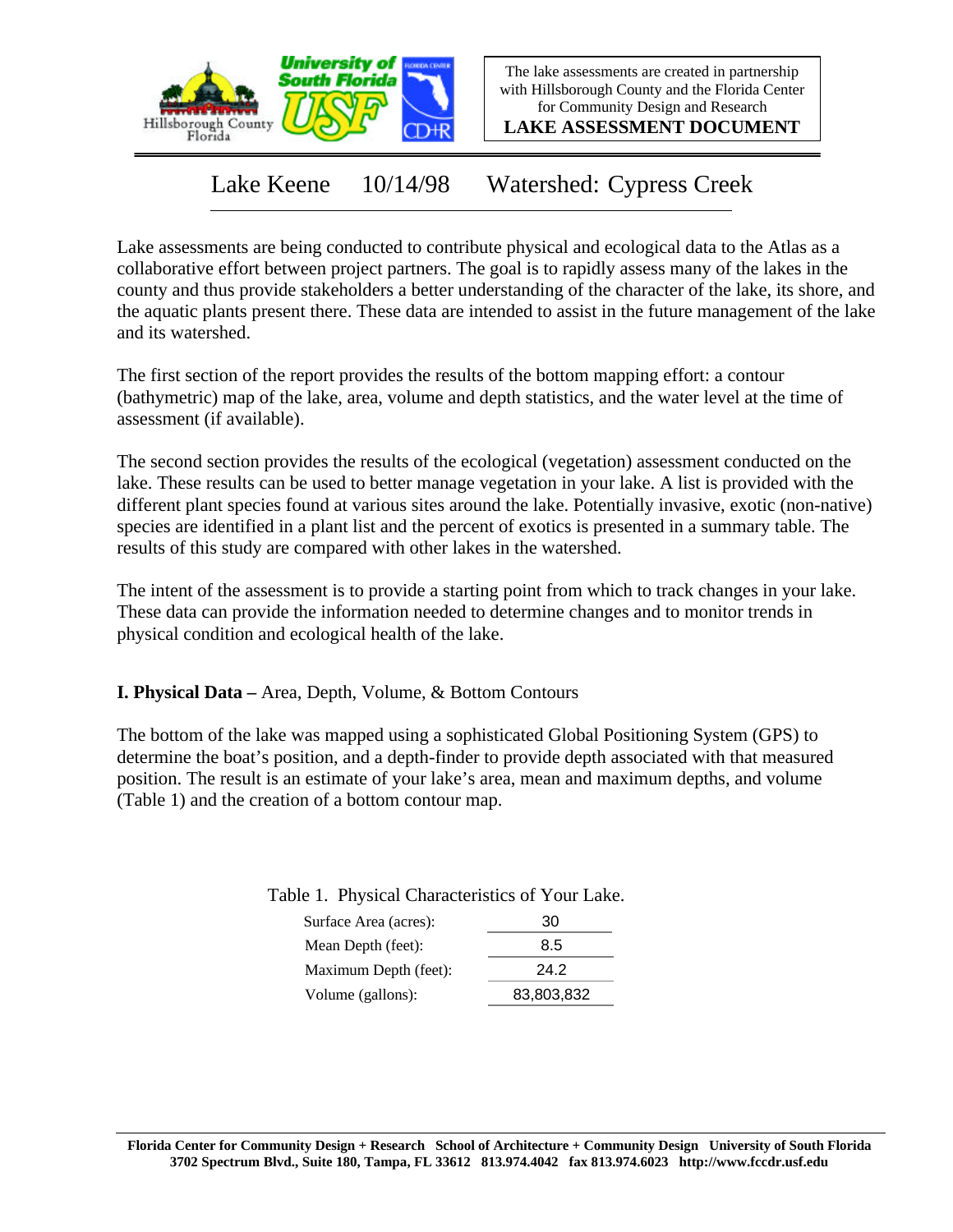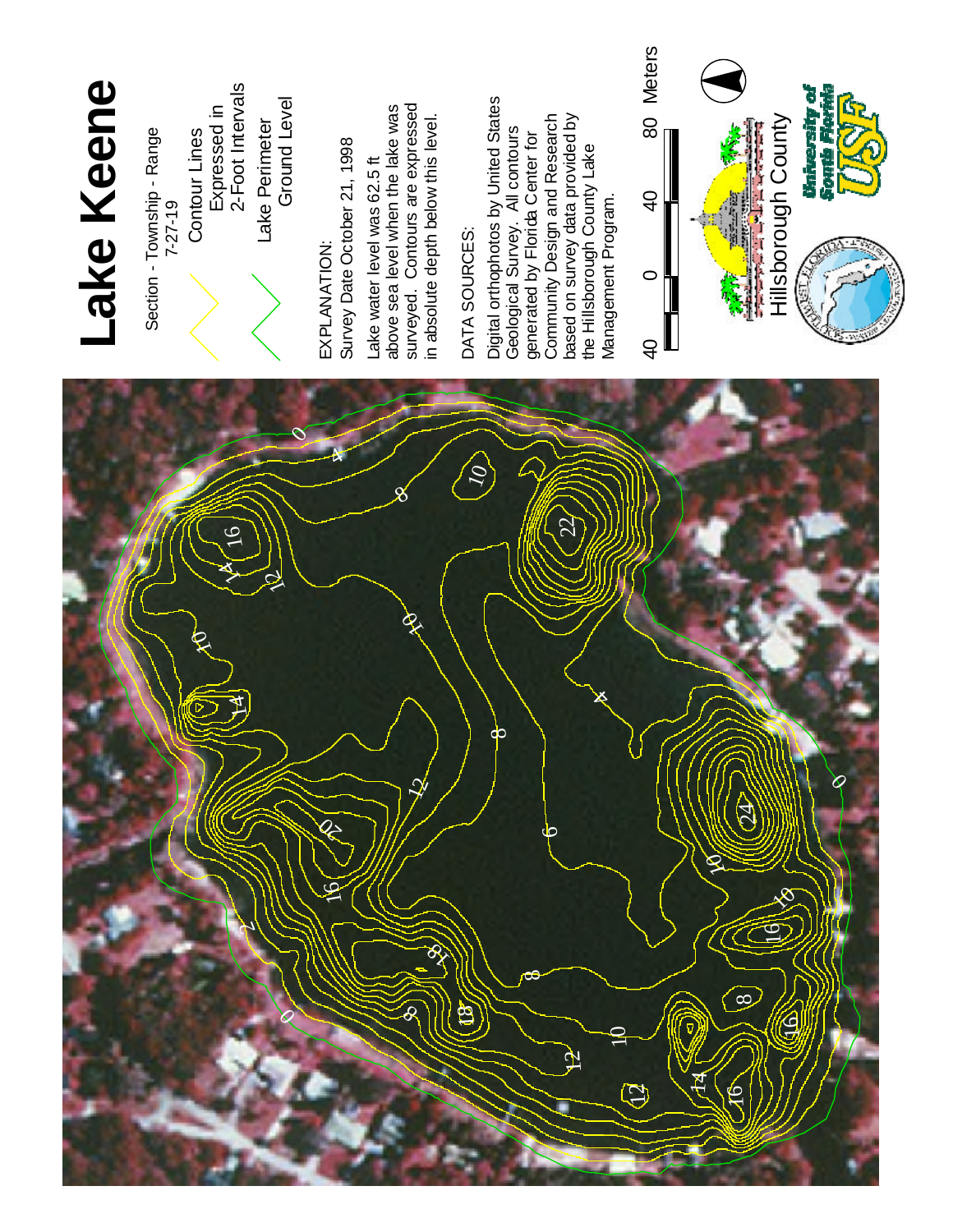

**LAKE ASSESSMENT DOCUMENT**

## Lake Keene 10/14/98 Watershed: Cypress Creek

## **II. Ecological Data**

Aquatic Plant Survey

Approximately equispaced sites are haphazardly mapped around the lake and the aquatic plants at each site are surveyed. The total number of species from all sites is used to approximate the total diversity of aquatic plants and the percent of invasive-exotic plants on the lake and in the watershed (Table 2). Many of these plants are considered ecologically harmful, as they tend to out-compete native species. Such "nuisance" plants can also make boating and other recreational activities difficult or impossible. The common and scientific names of plant species found on your lake are listed in Table 3.

> Table 2. Comparison of species diversity between your lake and other assessed lakes located within your watershed.

|                        |     | Lake Keene Cypress Creek |  |
|------------------------|-----|--------------------------|--|
|                        |     | (Average)                |  |
| Number of Taxa:        | 28  | 26                       |  |
| Percent Exotic Plants: | 18% | 15%                      |  |

Table 3. Botanical and common names of the most commonly found plants on your lake. Percent frequency (of occurence), habit (location where found), status (native or exotic), and EPPC status are provided.

| Common Name                            | <b>Plant Species</b>         | Frequency | Habit     | <b>Status</b> | <b>EPPC</b> |
|----------------------------------------|------------------------------|-----------|-----------|---------------|-------------|
| Water Hyacinth                         | Eichhornia crassipes         | 100%      | Floating  | Exotic        |             |
| Water Primroses, Primrosewillow        | Ludwigia spp.                | 100%      | Emergent  | Unknown       | NL.         |
| Para Grass                             | Urochloa (Brachiaria) mutica | 90%       | Emergent  | Exotic        |             |
| Burhead Sedge, Cuban Scirpus           | Scirpus cubensis             | 80%       | Emergent  | Native        | NL          |
| <b>Alligator Weed</b>                  | Alternanthera philoxeroides  | 70%       | Emergent  | Exotic        | Ш           |
| Torpedo Grass                          | Panicum repens               | 70%       | Emergent  | Exotic        |             |
| Water Spangles, Water Fern             | Salvinia minima              | 70%       | Floating  | Native        | NL          |
| <b>Giant Duckweed</b>                  | Spirodela polyrhiza          | 70%       | Floating  | Native        | NL.         |
| Cypress                                | Taxodium spp.                | 70%       | Emergent  | Native        | NL          |
| Manyflower Marshpennywort, Water Penny | Hydrocotyl umbellata         | 50%       | Emergent  | Native        | NL.         |
| Cattails                               | Typha spp.                   | 50%       | Emergent  | <b>Native</b> | NL          |
| Southern Red Maple                     | Acer rubrum var. trilobum    | 40%       | Emergent  | Native        | NL          |
| Wax Myrtle                             | Myrica cerifera              | 40%       | Emergent  | Native        | <b>NL</b>   |
| Baldwin's Spikerush, Roadgrass         | Eleocharis baldwinii         | 30%       | Submersed | Native        | NL.         |
| Algae                                  | Periphyton spp.              | 30%       | Submersed | Native        | NL.         |
| Spatterdock, Yellow Pondlily           | Nuphar lutea var. advena     | 20%       | Floating  | <b>Native</b> | <b>NL</b>   |

Florida Center for Community Design + Research School of Architecture + Community Design University of South Florida 3702 Spectrum Blvd., Suite 180, Tampa, FL 33612 813.974.4042 fax 813.974.6023 http://www.fccdr.usf.edu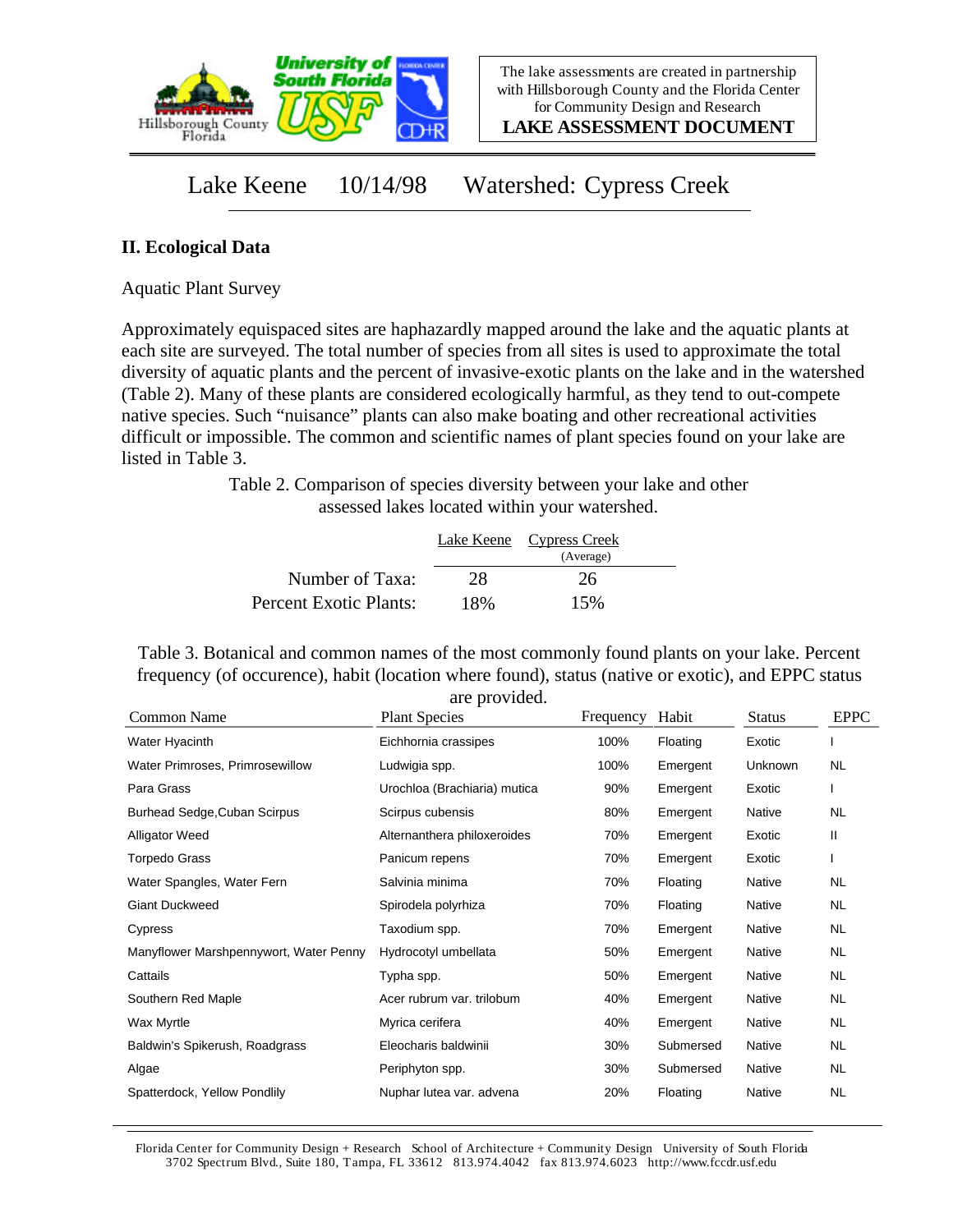## Lake Keene 10/14/98 Watershed: Cypress Creek

| Laurel Oak; Diamond Oak         | Quercus laurifolia                | 20% | Emergent  | Native        | NL        |
|---------------------------------|-----------------------------------|-----|-----------|---------------|-----------|
| Camphor-tree                    | Cinnamomum camphora               | 10% | Emergent  | <b>Native</b> |           |
| Dahoon Holly                    | llex cassine                      | 10% | Emergent  | <b>Native</b> | NL.       |
| Sweetbay Magnolia               | Magnolia virginiana               | 10% | Emergent  | <b>Native</b> | <b>NL</b> |
| Manatee Mudflower, Baby's Tears | Micranthemum glomeratum           | 10% | Submersed | <b>Native</b> | <b>NL</b> |
| <b>Climbing Hempvine</b>        | Mikania scandens                  | 10% | Emergent  | Native        | NL        |
| Cinnamon Fern                   | Osmunda cinnamomea                | 10% | Emergent  | Native        | NL        |
| Pine Tree                       | Pinus spp.                        | 10% | Emergent  | Native        | <b>NL</b> |
| Smartweed, Knotweed             | Polygonum spp.                    | 10% | Emergent  | <b>Native</b> | <b>NL</b> |
| Pickerel Weed                   | Pontederia cordata                | 10% | Emergent  | Native        | <b>NL</b> |
| Willow                          | Salix spp.                        | 10% | Emergent  | Native        | <b>NL</b> |
| Creeping Oxeye                  | Sphagneticola (Wedelia) trilobata | 10% | Emergent  | Exotic        | Ш         |
|                                 |                                   |     |           |               |           |